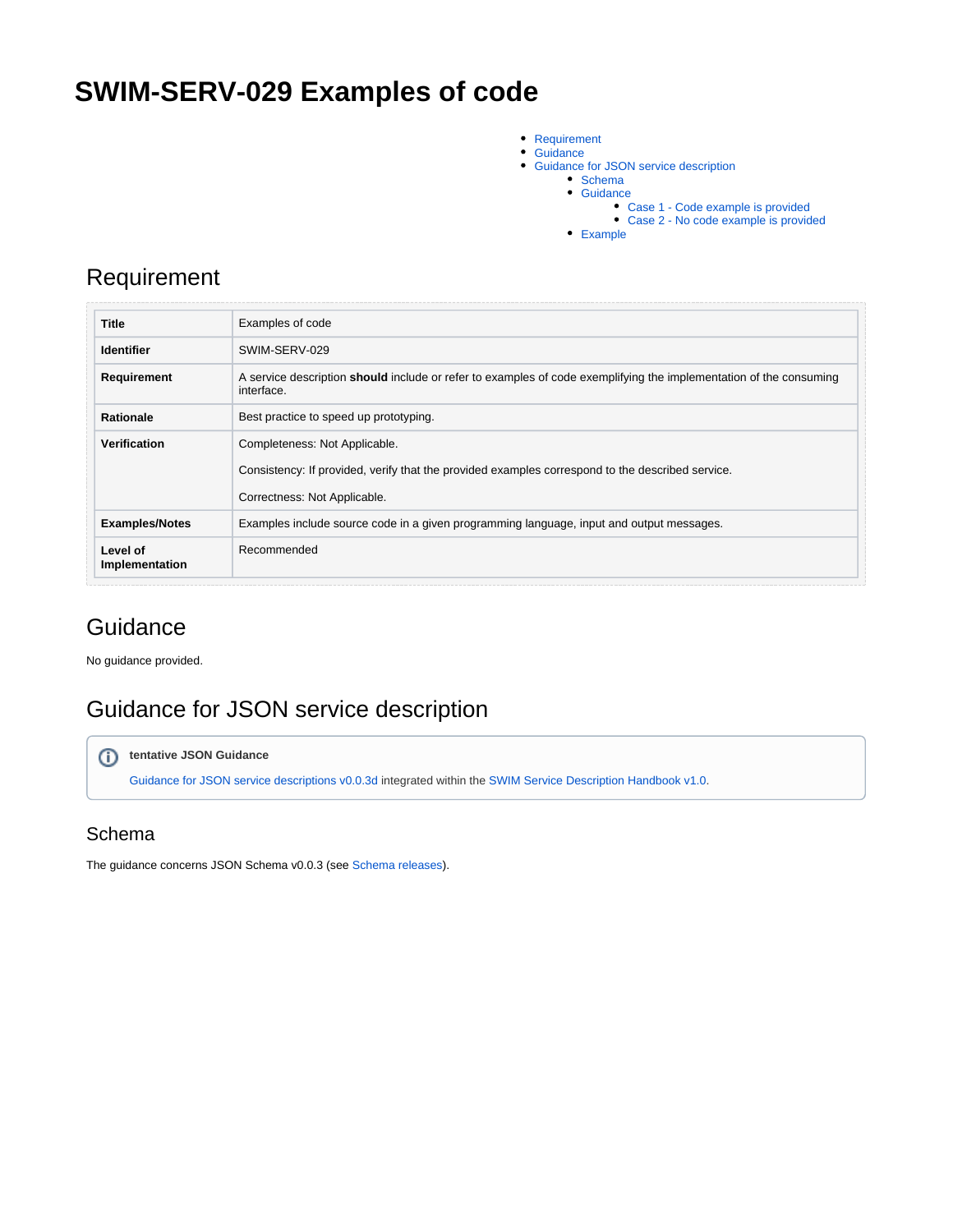```
 "serviceDocument":
\{ "description" : "A document that relates to the information service.",
                           "type" : "array",
                           "items" : { "$ref":"#/definitions/Document" },
                           "minItems": 1
 }
              "Document" : 
\{ "description" : "A piece of written, printed, or electronic matter that provides 
information or evidence or that serves as an official record.",
                    "type": "object",
                    "additionalProperties": false,
                    "properties":
\{ "documentType":
 {
                                 "description" : "The type of document.",
                                 "$ref" : "#/definitions/CodeDocumentType"
\} , we have the contract of \} ,
                           "title":
 {
                                 "description" : "The name by which the document is formally 
known. [SWIM-SERV-005;SWIM-SERV-010]",
                                 "type" : "string"
\} , we have the contract of \} ,
                           "version":
 {
                                 "description" : "The current version or revision level of the 
document.",
                                 "type" : "string"
\} , we have the contract of \} ,
                           "description":
 {
                                 "description" : "The description of the document.",
                                 "type" : "string"
\} , we have the contract of \} ,
                           "reference":
 {
                                 "description" : "An external reference at which the document can 
be retrieved or consulted.",
                                 "type" : "string"
 }
 }
 }
```
Rules expressed for the cases as defined in Registry URD.

| case              | rules    |
|-------------------|----------|
| COMPLIANT         | optional |
| CANDIDATE         | same     |
| <b>DEFINITION</b> | same     |

#### <span id="page-1-0"></span>**Guidance**

Two cases must be distinguished depending on whether code example is being provided or not.

#### <span id="page-1-1"></span>**Case 1 - Code example is provided**

Within "serviceDocument" field (itself within "serviceDescriptionReferences" field) create **one or more instances** of Document with type CODE\_EXAMPLE.

**O**